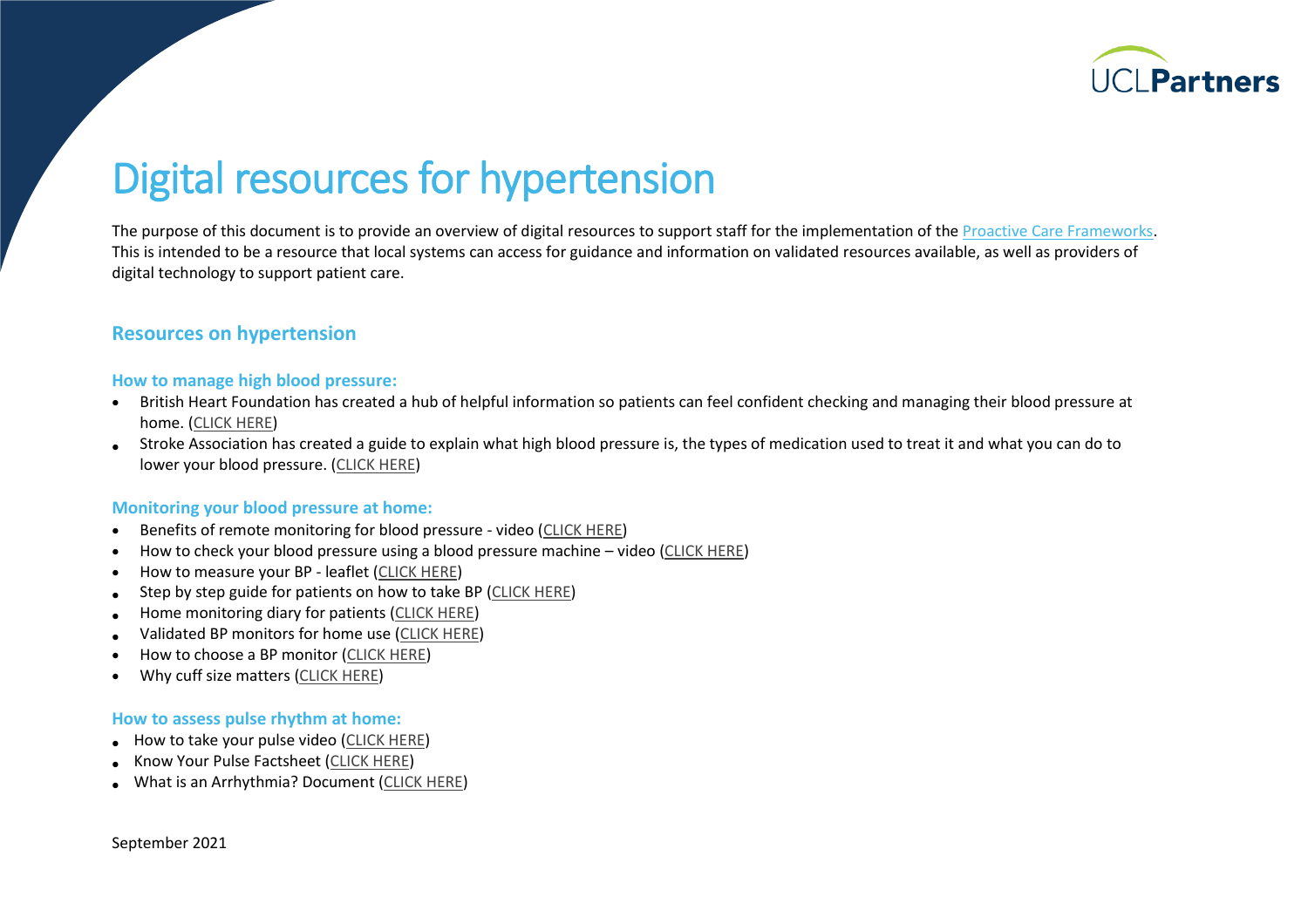

## **Health and wellbeing resources**

#### **Diet:**

• One You website [www.nhs.uk/oneyou/for-your-body/eat-better/](https://www.nhs.uk/oneyou/for-your-body/eat-better/)

#### **Exercise:**

- One You website [www.nhs.uk/oneyou/for-your-body/move-more/](http://www.nhs.uk/oneyou/for-your-body/move-more/)
- "iPrescribe" app offers a tailored exercise plan by creating a 12-week exercise plan based on health information entered by the user. It then sets the duration and intensity of the exercise based on this information. [www.nhs.uk/apps-library/iprescribe-exercise/](http://www.nhs.uk/apps-library/iprescribe-exercise/) (free to download)
- Getting active around the home: tips, advice and guidance on how to keep or get active in and around the home from Sport England: <https://weareundefeatable.co.uk/> (free to access)
- Dance to health**:** Dance to Health dance program for older people accessed online. (free to access). [www.dancetohealth.org/Online\\_Session/Online\\_Sessions](http://www.dancetohealth.org/Online_Session/Online_Sessions)

#### **Smoking cessation**:

• 'One You' website [www.nhs.uk/oneyou/for-your-body/quit-smoking/](https://www.nhs.uk/oneyou/for-your-body/quit-smoking/)

#### **Wellbeing and Mental Health**:

• [www.nhs.uk/oneyou/every-mind-matters/](https://www.nhs.uk/oneyou/every-mind-matters/)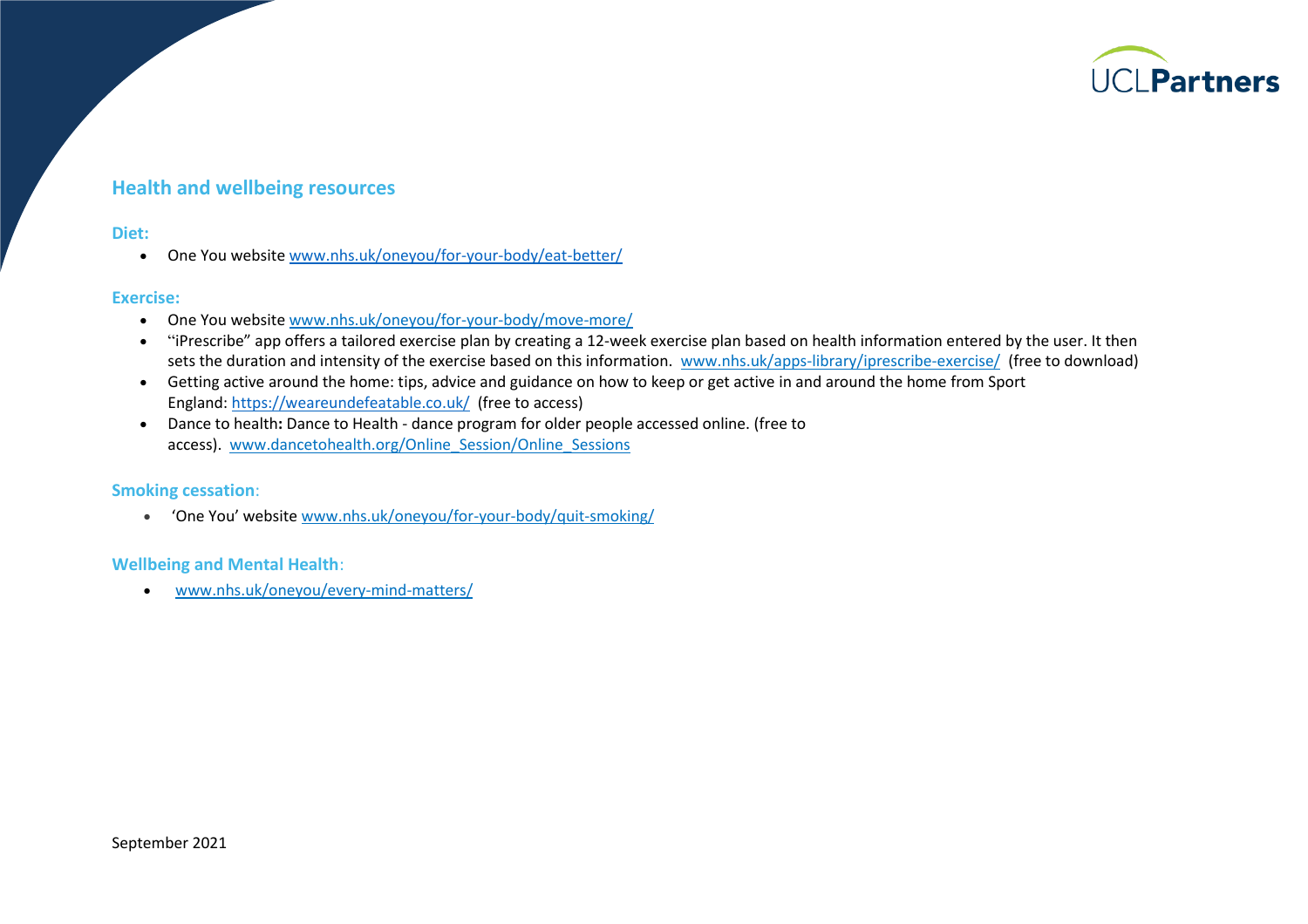

## **Digital Tools for hypertension**

UCLPartners have developed a list of patient-facing digital tools to enable remote monitoring and self-management for long-term conditions. The following is intended to provide guidance on technology available to be commissioned, that will support remote monitoring and enhanced, selfdirected management for patients with hypertension.

All digital tools considered adhere to the following criteria:

- Market ready for purchase & supply.
- UK supplier, already operational in the NHS.
- Compliant with all regulatory standards for use in the NHS.
- Enables patients with a diagnosis of hypertension to remote monitor and self-manage their condition.
- Evidence available, demonstrating patient and clinician impact and improvement.
- Budget impact evaluation available, demonstrating better value/ reduced long-term costs to the system.
- Is accessible e.g. health inequalities considered/ meets minimum accessibility requirements.

**For health professionals: options for transmission of home blood pressure reading from patient to GP practice are listed below. Please click on the hypertension slide pack within th[e CVD resources](https://uclpartners.com/proactive-care/cvd-resources/) for a comparison of these platforms.**

- **Accurx:** https:/[/www.accurx.com/](http://www.accurx.com/)
- **E-consult:** <https://econsult.net/primary-care>
- **Omron-Connect:** https:/[/www.omronconnect.com/emea/en\\_gb/](http://www.omronconnect.com/emea/en_gb/)
- **Primary Care Pathways:** <https://primarycarepathways.co.uk/>

**Disclaimer** – We do not endorse or recommend any of the commercial products, processes or services provided within this document, with the sole intended purpose to be for guidance only.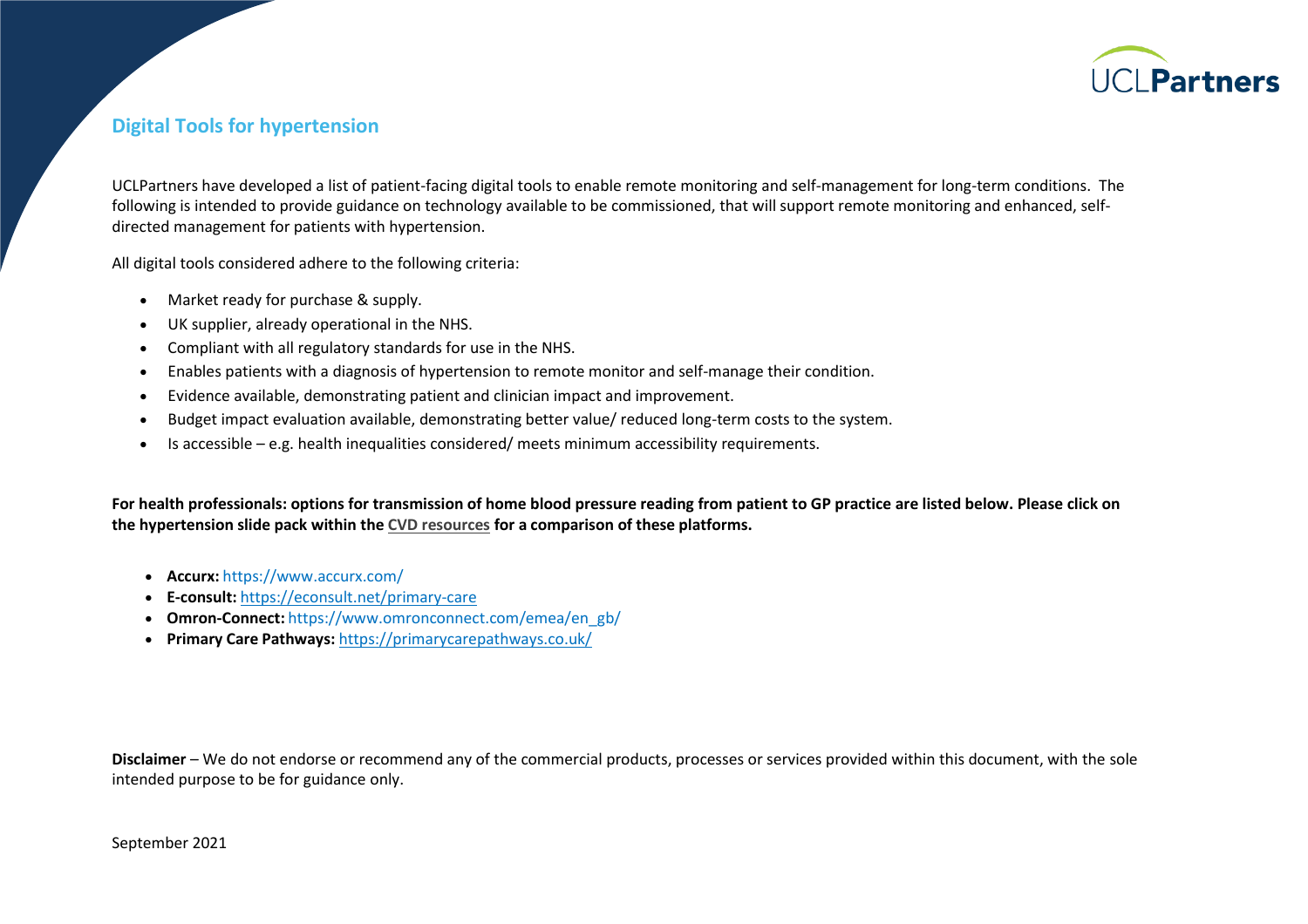

| Innovation                                 |                                                                                                                                                            | Remote monitoring/assessment |           |                |    |                        |                       | <b>Functionality</b>        |                                                 | Self-management & education |                    |               |                                  |
|--------------------------------------------|------------------------------------------------------------------------------------------------------------------------------------------------------------|------------------------------|-----------|----------------|----|------------------------|-----------------------|-----------------------------|-------------------------------------------------|-----------------------------|--------------------|---------------|----------------------------------|
| Name<br>(click for<br>provider<br>website) | Description                                                                                                                                                | Device<br>(Y/N)              | BP&<br>HR | Weight<br>/BMI | AF | <b>Blood</b><br>Lipids | Urinary<br><b>ACR</b> | Clinician<br>Dash-<br>board | Patient-<br>Clinicia<br>$\mathsf{n}$<br>msg'ing | <b>LTC Mx</b><br>Plan       | Symptom<br>tracker | Meds<br>diary | Lifestyle<br>(Diet,<br>Exercise) |
| CliniTouch<br>Vie                          | A digital platform enabling remote<br>monitoring and integration with<br>any Bluetooth enabled BP<br>monitors.                                             |                              | Y         | Y              | Y  |                        |                       | Y                           | Y                                               | Y                           | Y                  | Y             | Y                                |
| Dignio                                     | A digital platform enabling remote<br>monitoring and integration with<br>any Bluetooth enabled BP<br>monitors.                                             | Y                            | Y         | Y              |    |                        |                       | Y                           | Y                                               | Y                           | Y                  | Y             | Y                                |
| Feebris                                    | A digital platform plus Bluetooth BP<br>device, powered by AI to identify<br>markers of disease to detect early<br>warning signs.                          | Y                            | Y         | Y              |    |                        |                       | Y                           | Y                                               | Y                           | Y                  |               |                                  |
| Healthy.io<br>(UK) Ltd                     | A Home test kit for assessment of<br>signs of CKD, including albumin:<br>creatinine ratio, powered by AI to<br>receive immediate clinical results.         | Y                            |           |                |    |                        | Y                     | Y                           |                                                 |                             |                    |               |                                  |
| ln<br>Healthcare                           | Stand-alone platform for remote<br>monitoring including omni channel<br>recording of blood pressure,<br>automatic triage of readings and<br>upload to EMR. |                              | Y         | Y              |    |                        |                       | Y                           | Y                                               | Y                           | Y                  | Y             |                                  |
| <b>Isansys</b><br>Lifecare                 | A digital platform with wearable<br>biosensor worn to enable<br>continuous vital sign monitoring,<br>including AF.                                         | Y                            | Y         | Y              | Y  |                        |                       | Y                           | Y                                               | Y                           |                    |               |                                  |
| Medopad                                    | A digital platform enabling remote<br>monitoring and integration with<br>any Bluetooth enabled BP<br>monitors.                                             |                              | Y         | Y              |    |                        |                       | Y                           | Y                                               | Y                           | Y                  | Y             | Y                                |
| myHeart                                    | myHeart platform with app, is an<br>evidence-based digital therapeutic<br>for self-management of patients<br>with HTN or post cardiac failure.             |                              | Y         | Y              |    |                        |                       | Y                           | Y                                               | y                           | Y                  | Y             | Y                                |